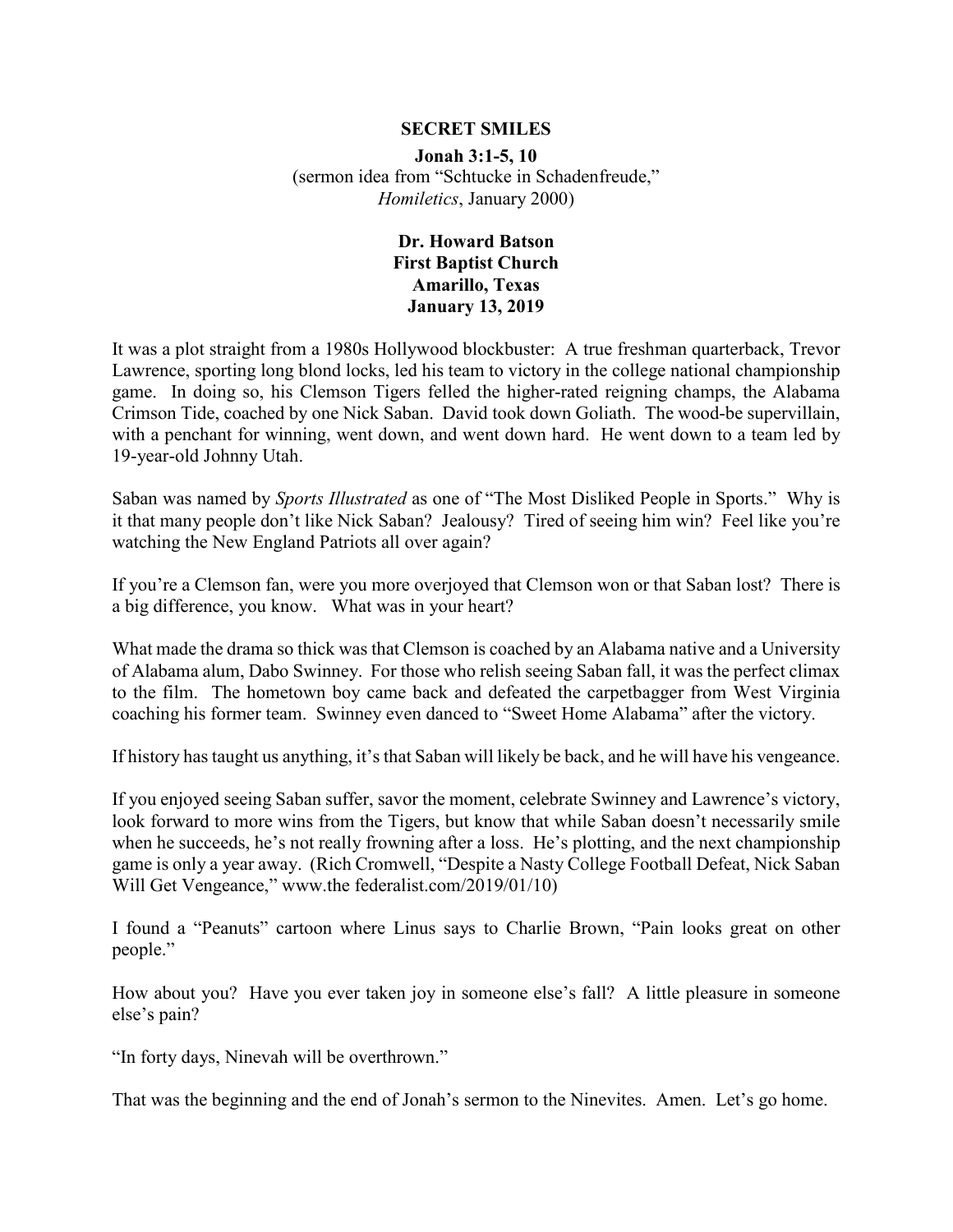Jonah wasn't creative. He didn't use relevant stories or catchy illustrations. He didn't repeat himself for emphasis. He just declared. "Forty days and Ninevah will be overthrown." That was the message that God had given him to preach. Quite frankly, he wasn't very happy about preaching it – of all things, this preacher was afraid that his sermon just might succeed. He was not afraid of failure – he was afraid of success.

Let me set the scene for you. He's more reluctant than Amos. More fearful than Jeremiah. Less confident than Hosea or Isaiah. Yet Jonah comes to us as one of the most successful of all the Old Testament prophets. While the other prophets stand firmly, with feet on Israelite soil, proclaiming God's word to God's chosen people, Jonah, however, is sent away to declare God's word to a strange people in a foreign land. And he is amazingly successful.

Jonah lived in the vicinity of Galilee. He was the son of Amittai, and God's call comes to him during the eighth century, during the reign of King Jeroboam II, to go to the great Assyrian city, the city of the enemy, the city of Ninevah. God comes and says, "Go."

Look at chapter 1, verse 2.

Arise (it's the word of the Lord, verse 1), go to Ninevah the great city, and cry against it, for their wickedness has come up before Me.

Jonah arose and went, all right. But he didn't go to Ninevah. In fact, he went the wrong way. He found a ship – not going northeast. Rather, he heads in the opposite direction. He finds a boat in Joppa and goes west. Like a major league pitcher hurling a fastball, the Lord hurled a great wind (1:4) on the sea. The little boat was tossed to and fro in the hands of God.

The sailors panicked. "Everybody pray to your god. Everybody pray to your god." They begin throwing all the cargo overboard, trying to lighten the load and lift the boat.

Jonah was down in the belly of the boat, sleeping. The captain approached him. "What are you doing? Wake up. How could you sleep? Go call on your god. Perhaps your god will be the one to save us, and we won't perish."

They finally rolled the dice to see who it was that was causing God to hurl the wind. Double snake eyes fell on Jonah. "Who are you, and why are you here? Where did you come from?"

"I'm a Hebrew. I fear the Lord God of heaven, the one who made the sea and the dry land" (1:9).

"How could you do this to us? You're about to get us all killed. What can we do to appease your God so He'll stop hurling the wind that is tossing our boat?"

Jonah said, "If you'll just thrown me overboard, the sea will become calm for you. I know I'm the one He wants."

The men didn't want to do it. They tried to just row the boat to get back to land. But they couldn't, because the sea was even more fierce. They cried out to the Lord, and they threw Jonah overboard.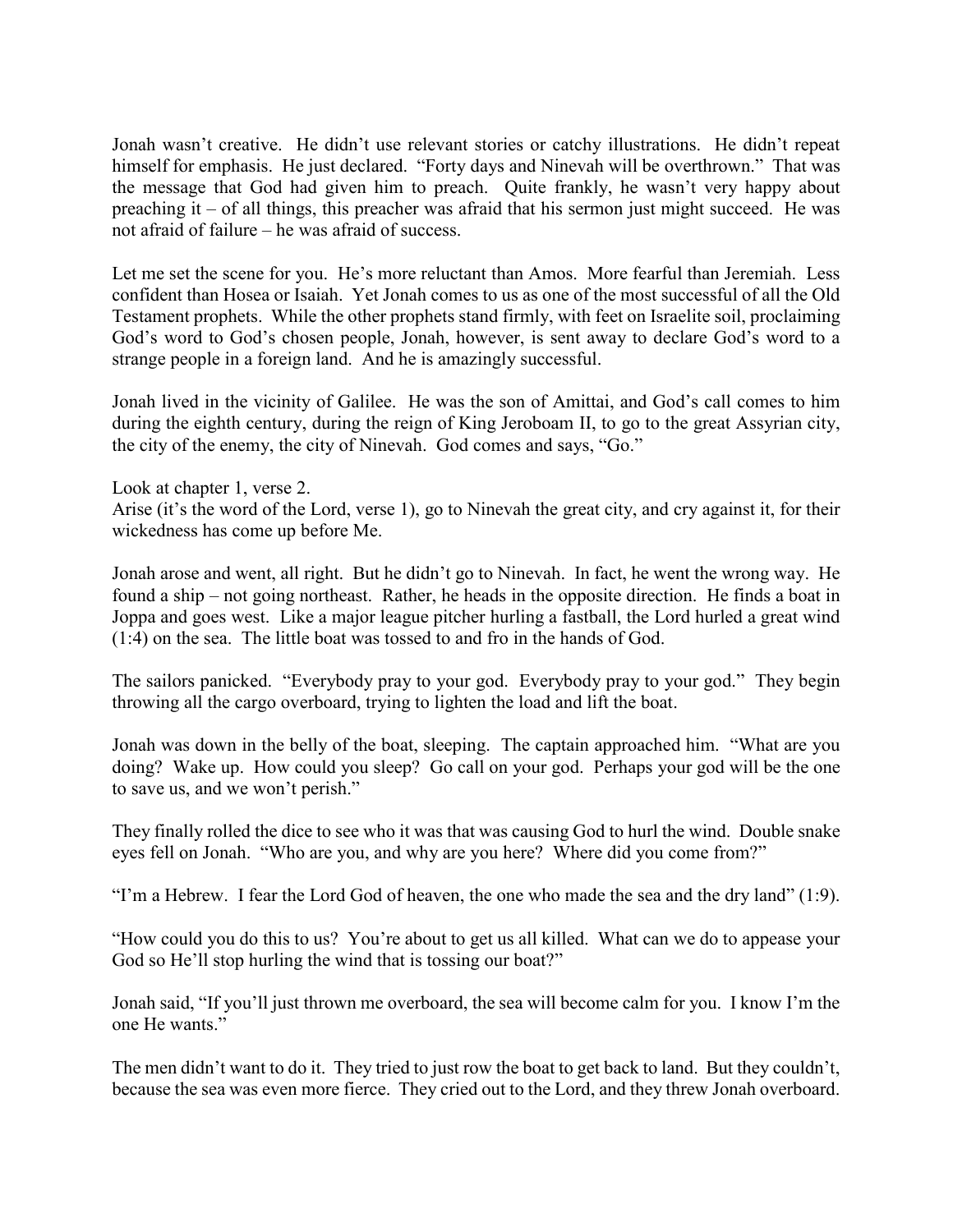The Lord sent a great fish that swallowed him. Even as the seaweed was wrapped around his head (Jonah 2:5), he prayed to God and vowed he would be obedient if God would give him another chance. The Lord commanded the fish to give up the contents of its belly, to purge the prophet – to puke up the preacher.

Jonah was more inclined to listen the second time. Look at chapter 3. It's just like the beginning of chapter 1. "Now the word of the Lord came to Jonah the second time, saying, 'Arise and go to Ninevah the great city and proclaim to it the proclamation which I am going to tell you.'"

This time, Jonah gets up and he goes. He walks about the city, preaching his one-sentence sermon. "Yet forty days and Ninevah will be overthrown."

Jonah didn't mind the preaching part. He was just afraid that they would really listen. He was happy to preach the hellfire and damnation sermon to the Ninevites. They were the dwellers in the capital of Assyria – they deserved it. Horrible people. Nasty habits. They were God's longtime enemy.

The Assyrians had, upon occasion, humiliated and crushed the Israelites. They had stripped them of their culture and their land. Surely God would never ever forgive them. And, it goes without saying that God did not love them. They had attacked God's precious people.

So God gives the task to Jonah of preaching prophetically to the horrid heathens in Ninevah.

But he was afraid. That's why he didn't go the first time. He wasn't afraid of failure. He was afraid of success. He was afraid that the people of Ninevah would listen to the sermon and repent – and, worse yet, God might just forgive their wickedness.

Can't you see Jonah now? He doesn't put any expression into his preaching. Something of mundane mumbling as he simply says, "Forty days more and Ninevah will be overthrown."

He's astonished. His sermon is a breathtaking success. Out came the sackcloth, the sign of repentance. And into the fire went the little statues of fertility gods.

And how did Jonah respond to the repentance of the Ninevites? He was angry. He was absolutely livid. How dare God forgive them. How dare God change His mind and not obliterate them. How dare God forgive those unforgivable creatures. How could he love people when Jonah hated them.

Who is Jonah? He's the patron saint of all of us who have secret smiles.

Have you ever smiled, like Jonah did, enjoying someone else's calamity? Maybe just a little bit, turning up the corners of your mouth in glee when someone else gets their due. It wasn't that the Ninevites didn't deserve to be blown off the planet. They did. But God forgave because they repented.

Have you ever smiled just a little bit when things went wrong for the other guy? The competition?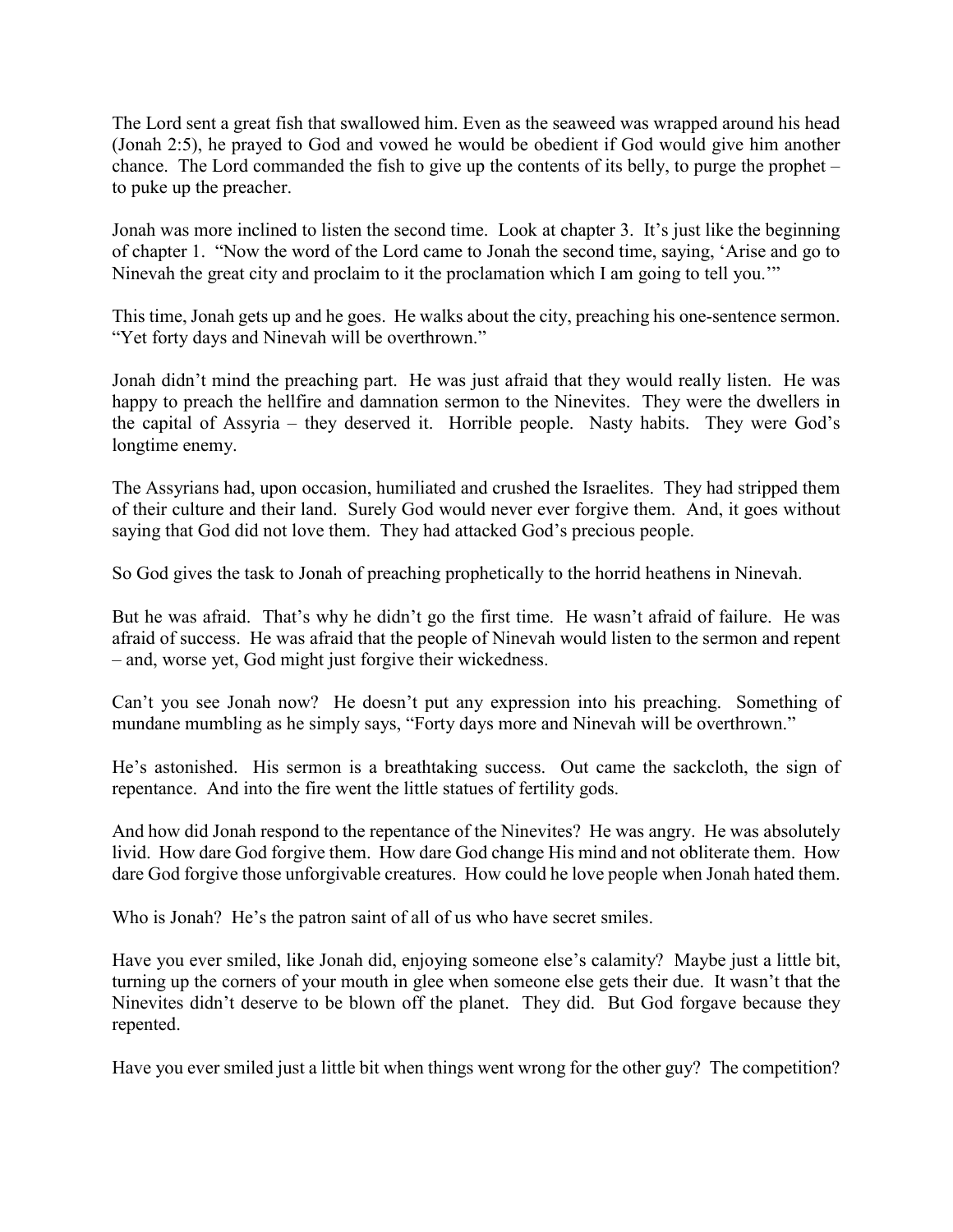**Tom Ketchum, a 52-year-old insurance agent in Wausau, Wisconsin, played it safe with his portfolio – didn't invest in any of the dot-coms. He was afraid they were too risky. All of his associates had cast their lot with the risky ventures. When the dot-coms fell, Tom Ketchum said, "I selfishly took a great deal of satisfaction when the (stock market) slid.... For months I had been listening to my associates brag about their newfound wealth while my investments were plodding along. The revenge was sweet." (***USA Today***, 4/18/2000)**

Tom Ketchum was like Jonah. Tom Ketchum had a secret smile. A smile one wouldn't be proud of, and a smile one wouldn't share with others – but just that smirk, that inside smile when things don't go well for others. Jonah was like that. He smiled thinking the Ninevites would be destroyed, yet secretly afraid that God would forgive them. Tom Ketchum smiled when his colleagues were actually losing money. He makes his comments at a time when the *USA Today* Internet 100 index was 31% off its high.

Or...

When you're in the middle of road construction and everybody knows they have to merge left. But the better-than-everybody-else buffoon in the Lexus luxury vehicle decides he's special. He rides the shoulder, passing everyone who is patiently waiting in the long line of frustrated drivers. Zipping to the front of the line, he expects to be let in because, after all, we can't expect him to wait like everybody else. When you finally make it to the merge point, you see that he's been pulled over by the police for disobeying the traffic cones and carelessly driving on the shut-off shoulder. Come on now...did you grin a little inside? I did, and it's wonderful!

It's an I-told-you-so mentality. It's a secret smile at the defeat of others.

Secret smiles. Have you ever had a smirk like that on your face? Somebody falls, falters and fails – and instead of frowning, you smile.

The news comes that person you can't stand, that girl who seems to have everything going for her – someone whispers in your ear, "Have you heard? She's getting a divorce. Her husband left her for a younger woman." She's getting a divorce, and you take secret delight in her calamity? You give a secret smile?

If didn't get you there, I'll get you here. You show up at the high school reunion – the 25th reunion – and the high school prom queen – Miss Perfect herself, the one that everybody adored, the one that didn't have so much as a freckle for a blemish on her face – shows up at the 25th reunion with 60 extra pounds. And you have the secret smile. Perhaps you even walk up and act like you don't remember.... "I don't believe I've met you. I don't remember you in school. Now, what was your name?" She was the little-miss-perfect prom queen, and now she has the dread of middle-age spread. And you enjoy a secret smile.

Or, how about when your boss, who is a terrible tyrant, gets the pink slip – they give him 15 minutes to clear his desk and go home, and they've already changed the locks on his door. Do you smile?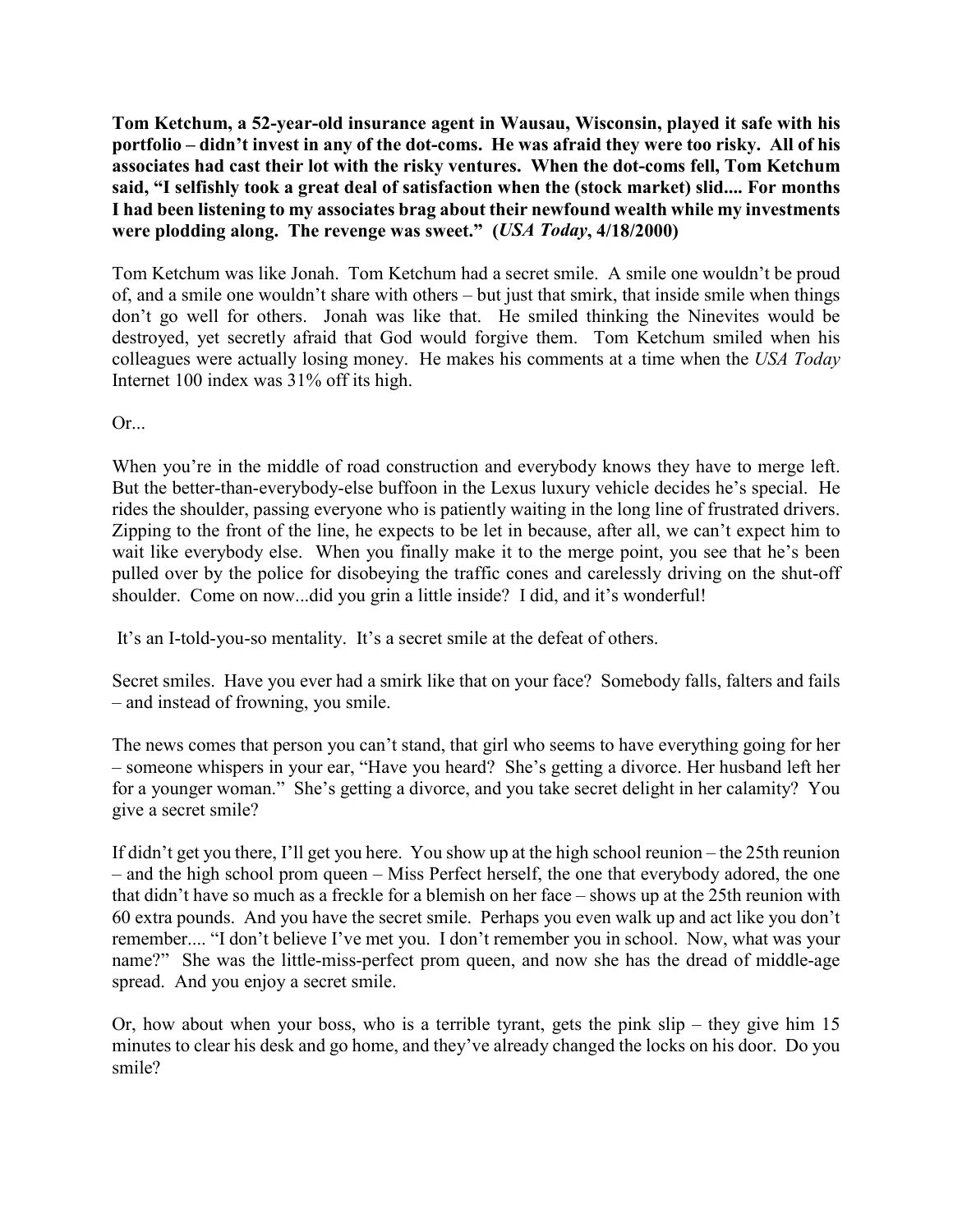Or when a politician from the other party, who is known for his stance on family values, is found in an adulterous affair, is embarrassed and is forced to resign by political pressure. Do you smile? Smirk?

That secret smile means that in some way we find joy in hating, joy in the misfortune of our enemy. Jonah's smile is scary, because it's our smile. The smile of taking joy in the tragedy of another.

We usually smile at the misfortune of others, we usually smirk when we're carrying the baggage of bitterness. He always thought he was better than you were. He excelled in every way. He never acknowledged you for who you are or what you've done. He was a self-centered sort. Finally, he has his fall.

And you smile. You smile because you've been carrying the baggage of bitterness. Because you've been thinking about him way too much. **Ann Landers said to carry bitterness is to let someone you despise live rent-free in your head. (Ann Landers,** *The Washington Post***, 5/19/98)**

**One day, two monks were walking through the countryside. They were on their way to another village to help bring in the crops. As they walked, they spied an old woman sitting at the edge of a river. She was upset because there was no bridge, and she could not get across on her own. The first monk kindly offered, "We'll carry you across if you would like." "Thank you," she said gratefully, accepting their help. So the two men joined hands, lifted her between them and carried her across the river. When they got to the other side, they set her down, and she went on her way.**

**After they had walked another mile or so, the second monk began to complain. "Look at my clothes," he said. "They are filthy from carrying that woman across the river. And my back still hurts from lifting her. I can feel it getting stiff." The first monk just smiled and nodded his head.**

**A few more miles up the road, the second monk griped again, "My back is hurting me so badly, and it is all because we had to carry that silly woman across the river! I cannot go any farther because of the pain." The first monk looked down at his partner, now lying on the ground, moaning. "Have you wondered why I am not complaining?" he asked. "Your back hurts because you are still carrying the woman. But I set her down five miles ago."** (**Dr. Anthony T. Evans, Guiding Your Family in a Misguided World, http://sermonillustrations.com/a-z/b/bitterness.htm)**

That's the way we are when we deal with other people that we're bitter toward, that we have resentment in our heart concerning. We're just like that second monk who cannot let it go. We hold the pain of the past over our enemies head like a stick, and we remind them every once in a while. We bear the baggage, and so we have secret smiles when they fall.

Look at Jonah's story. They repent. The king of Ninevah (3:6) got up off the throne, went into a state of mourning, and proclaimed that not a man, not even an animal would eat anything or drink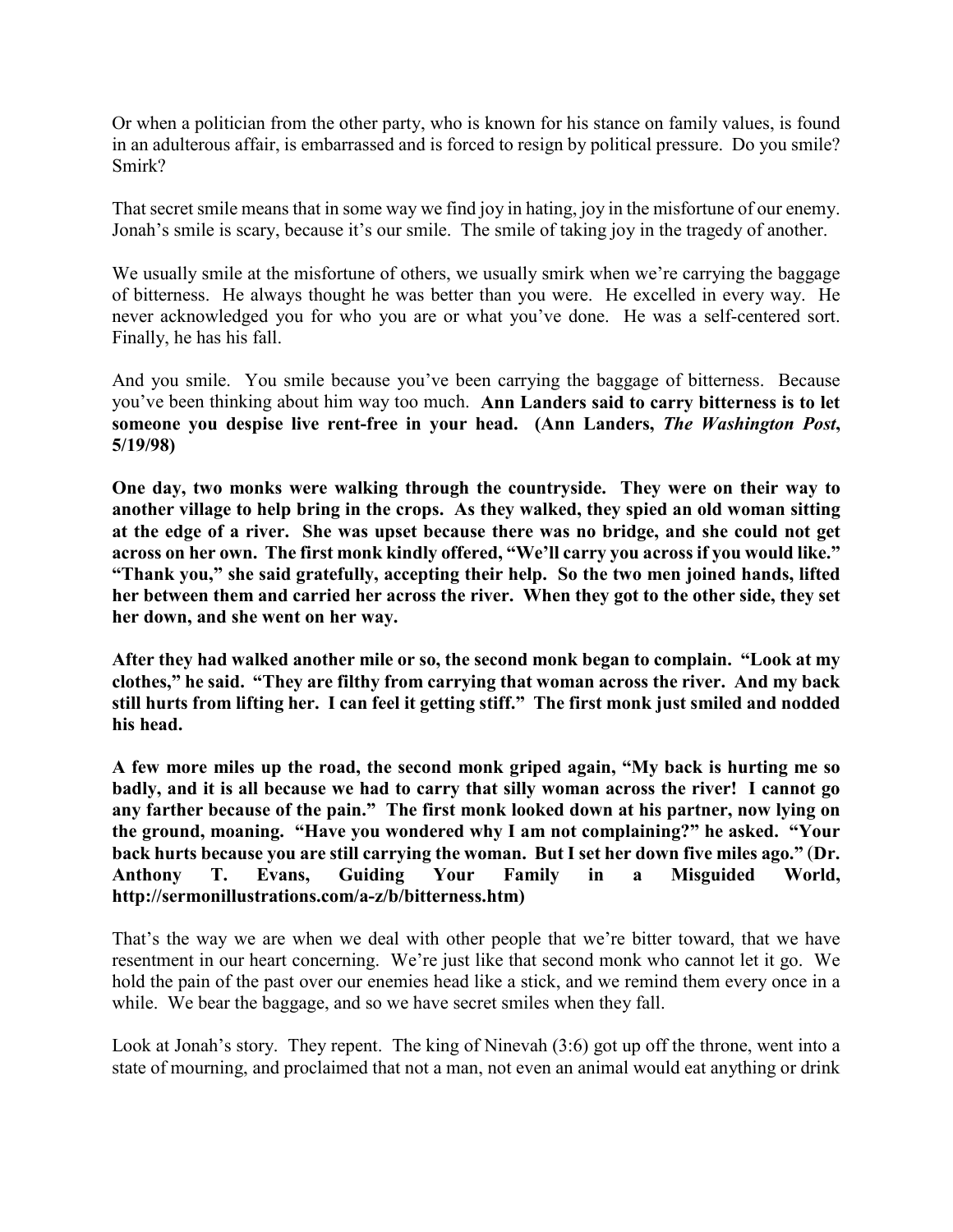any water. Rather, they could call on God that each one would turn from their wicked way and from the violence they had committed.

Notice verse 10. When they repented, God relented. He forgave them. He declared He would not bring the destruction of the city upon them.

But look at Jonah – the one who was successful in his preaching. It displeased Jonah (4:1). "That's why I got on the boat bound for Tarshish, Lord. I knew you were like that. I knew you were gracious and I knew you were compassionate. I knew you were slow to anger. I knew you were loving. I knew you were one who relents concerning calamity. Therefore, Lord, just kill me. It is better to die than to live and see these Ninevites receive your grace."

"What right do you have to be angry?" God asks.

Jonah goes out from the city. He made a little shelter for himself, and he sat under it – just so he could see what might happen to the city, to see if God would destroy it. The Lord sent a plant to grow up overnight to give him shade. And Jonah was so happy to have the shade of the plant. But then God sent a worm, marching and munching until the plant was eaten up. It killed the plant. And then the sun came out, appointed by God, and the wind.

"Now what right do you have to be angry about that plant?" God asked.

"I had every good reason," said Jonah, "every good reason to be angry about the plant withering."

The Lord said, "You had compassion on the plant for which you did not work, and which you did not cause to grow, which came up overnight and perished overnight. And can't I have compassion on 120,000 people in Ninevah?"

The secret smirk of Jonah. Some of you might even be disappointed to find someone you despise in heaven.

The secret smile. It's the smirk of Jonah.

It's easy to be glad over the calamity of others, to think they had it coming.

## **Reminds me of a story about a Kansas preacher. It seems the preacher was returning home after a visit to New England, and one of his parishioners met him at the train station.**

**"Well," asked the preacher, "how are things at home?"**

**"Sad, real sad, Pastor," answered the man. "A cyclone came and wiped out my house."**

**"Well, I'm not surprised," said the unsympathetic parson with a frown. "You remember I've been warning you about the way you've been living. Punishment for sin is inevitable."**

**"It also destroyed your house, Pastor," added the layman.**